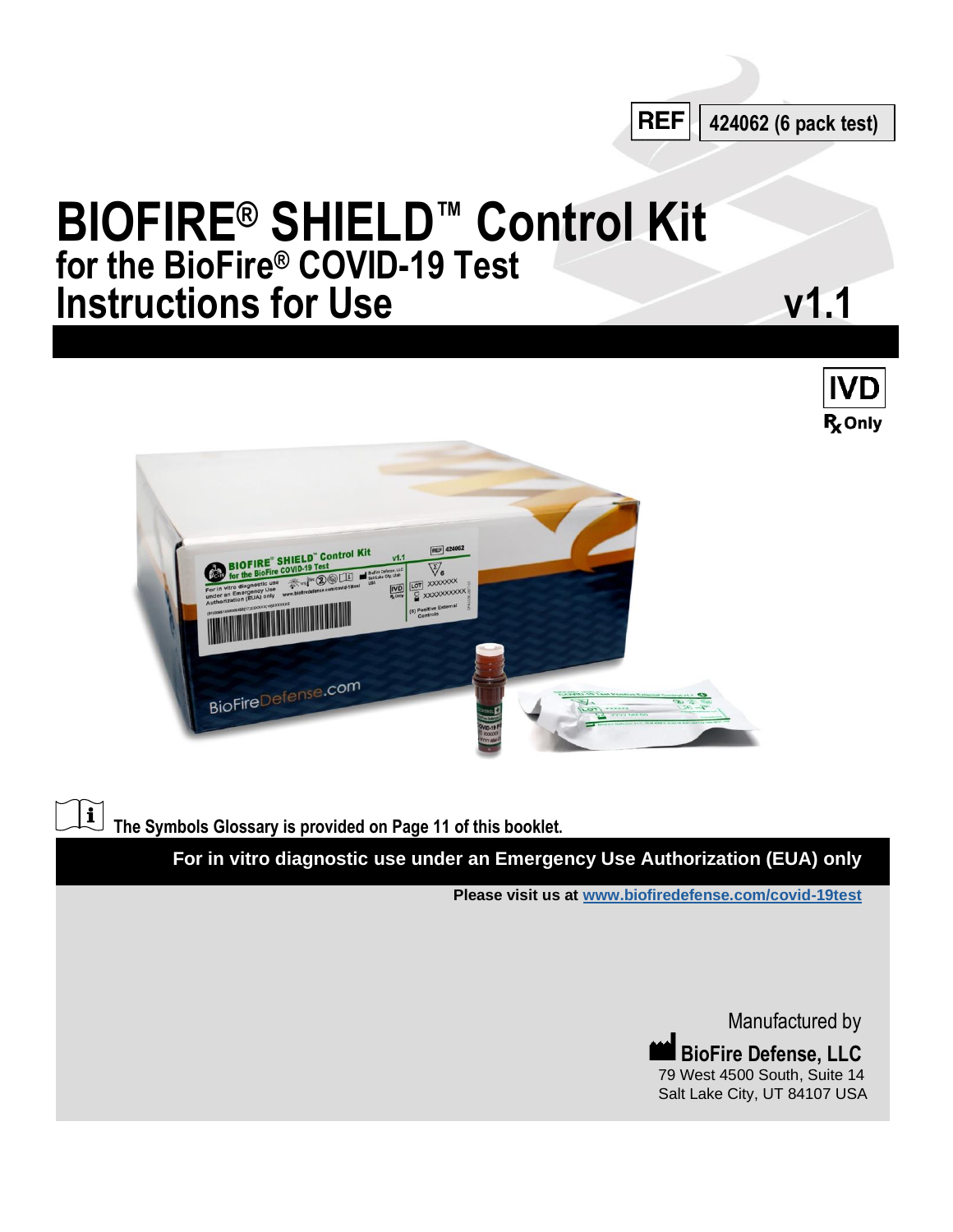# <span id="page-1-0"></span>**TABLE OF CONTENTS**

| Analysis of BIOFIRE SHIELD Positive and Negative External Control Assays8 |
|---------------------------------------------------------------------------|
|                                                                           |
|                                                                           |
|                                                                           |
|                                                                           |
|                                                                           |
|                                                                           |
|                                                                           |
|                                                                           |
|                                                                           |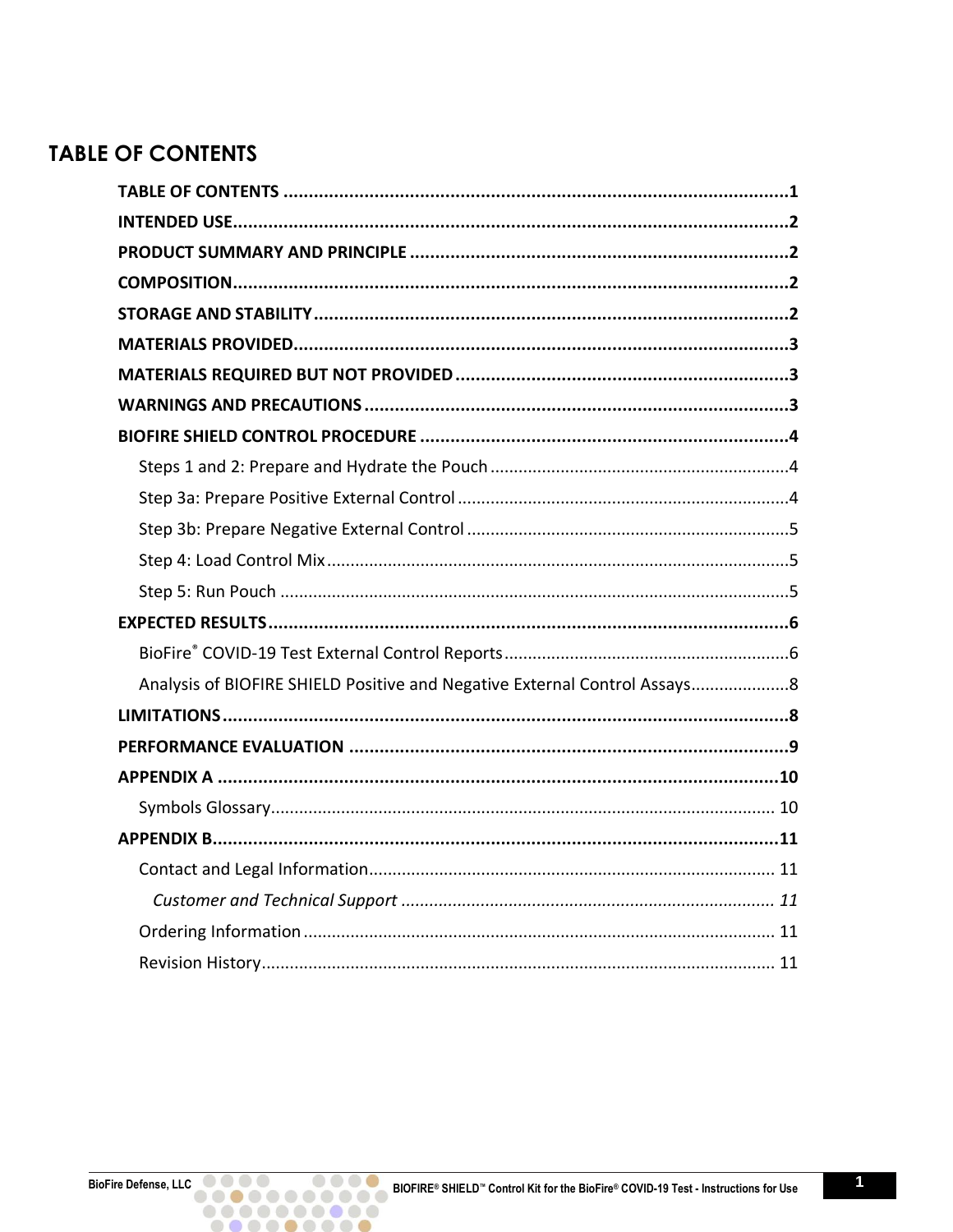#### <span id="page-2-0"></span>**INTENDED USE**

The BIOFIRE® SHIELD™ Control Kit for the BioFire® COVID-19 Test is an optional surrogate external assayed quality control for monitoring performance of *in vitro* laboratory nucleic acid testing procedures using the qualitative BioFire COVID-19 Test on FilmArray® 2.0 and FilmArray® Torch systems.

The BIOFIRE SHIELD Positive External Control monitors for the presence of the PCR primers for SARS-CoV-2 assays in the BioFire COVID-19 Test. To reduce the risk of false positive results, the BIOFIRE SHIELD Positive External Control is composed of synthetic RNA sequences that produce signature melting temperature (Tm) values that are distinct from the Tm values produced by amplification of SARS-CoV-2 RNA.

External quality controls should be used in accordance with appropriate federal, state, and local guidelines or accreditation requirements, as applicable.

This product is not intended to replace the internal controls contained in the BioFire COVID-19 Test.

#### **For use under an Emergency Use Authorization (EUA) only.**

#### <span id="page-2-1"></span>**PRODUCT SUMMARY AND PRINCIPLE**

Good laboratory practice recommends running positive and negative external controls regularly. Evaluation of external controls is recommended prior to using a new shipment or new lot of BioFire COVID-19 Test Kits, when there is a new operator, and following replacement/repair of a BioFire FilmArray 2.0 or FilmArray Torch system. External controls may also be used in initial laboratory verification of BioFire FilmArray 2.0 or Torch systems used with the BioFire COVID-19 Test.

It is ultimately the responsibility of each laboratory to determine the frequency and type of material used for external control testing as part of the laboratory's Quality Control program. Information on the selection of appropriate external control material and how to design a verification protocol is posted on the BioFire Defense webpage.

### <span id="page-2-2"></span>**COMPOSITION**

The BIOFIRE SHIELD Positive External Control is composed of a pool of synthetic RNA sequences that each produce a signature melting temperature (Tm) value that is distinct from the Tm value produced by SARS-CoV-2 RNA target to reduce the risk of false positive results. The BIOFIRE SHIELD Control Kit contains no biological hazards and is 100% non-infectious.

### <span id="page-2-3"></span>**STORAGE AND STABILITY**

- Store the BIOFIRE SHIELD Control Kit at room temperature (15-30°C). **DO NOT REFRIGERATE**.
- Avoid storage of any materials near heating or cooling vents, or in direct sunlight.
- Once the mylar bag containing the Positive External Control vial has been opened, the positive external control should be loaded as soon as possible.

..........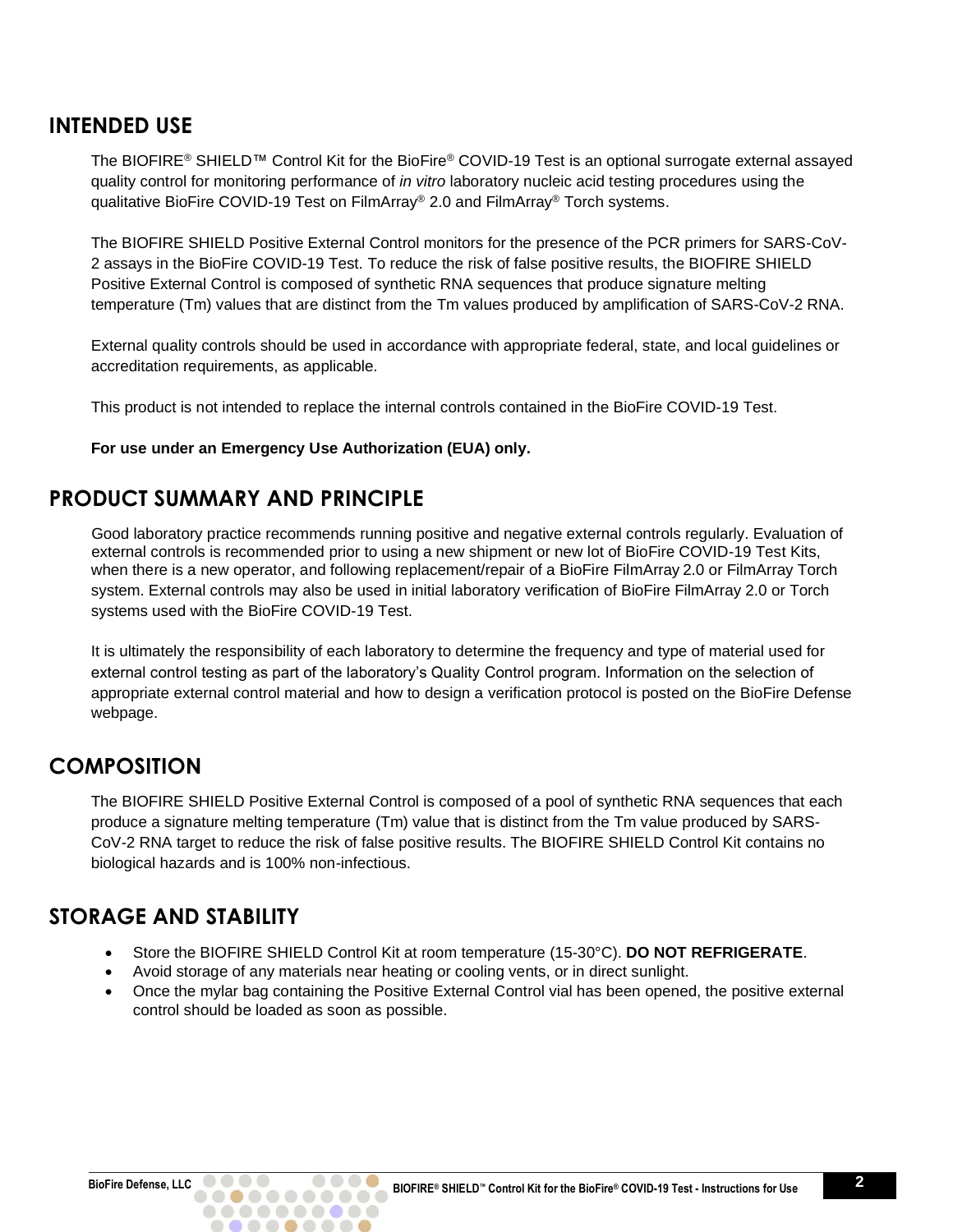# <span id="page-3-0"></span>**MATERIALS PROVIDED**

Each BIOFIRE SHIELD Control Kit for the BioFire COVID-19 Test contains sufficient reagents for six positive external control runs (6-pack; part no. 424062). Materials include:

- Individually packaged BIOFIRE SHIELD Positive External Control Vials for the BioFire COVID-19 Test
- **Instructions and Documents** 
	- o *BIOFIRE SHIELD Control Kit for the BioFire COVID-19 Test Quick Guide*

## <span id="page-3-1"></span>**MATERIALS REQUIRED BUT NOT PROVIDED**

- BioFire<sup>®</sup> FilmArray system including:
	- o BioFire® FilmArray 2.0/Torch Instrument Systems and accompanying software
	- o BioFire® FilmArray® Pouch Loading Station
- 10% bleach solution or a similar disinfectant
- Transport medium, PBS, or normal saline solution
- BioFire COVID-19 Test v1.1 (Part No. 423745 (6 pack test) or 423744 (30 pack test))

*NOTE: Negative controls may be run using negative matrix such as transport medium, PBS, or normal saline solution. Negative matrix is not included in this kit.*

*NOTE: Examples of verification protocols (for laboratory verifications with either the BIOFIRE SHIELD Control Kit or alternative external controls) are available online at [www.biofiredefense.com/covid-19test](http://www.biofiredefense.com/covid-19test)*.

# <span id="page-3-2"></span>**WARNINGS AND PRECAUTIONS**

- 1. This BIOFIRE SHIELD Control Kit for the BioFire COVID-19 Test is designed for use only with the BioFire COVID-19 Test (v1.1) and should not be used with any other BioFire panel.
- 2. The BIOFIRE SHIELD Positive and Negative External Control FilmArray protocols should only be used to test external controls as described in the procedure section below. The Negative and Positive External Control protocols are only for use with the BIOFIRE SHIELD Control Kit.
- 3. The BIOFIRE SHIELD Control Kit for the BioFire COVID-19 Test has not been FDA cleared or approved but has been authorized for emergency use by FDA under an EUA for use by authorized laboratories.
- 4. The BioFire COVID-19 Test has been authorized only for the detection of nucleic acid from SARS-CoV-2, not for any other viruses or pathogens;
- 5. The emergency use of the BIOFIRE SHIELD Control Kit for the BioFire COVID-19 Test is only authorized for the duration of the declaration that circumstances exist justifying the authorization of emergency use of in vitro diagnostics for detection and/or diagnosis of COVID-19 under Section 564(b)(1) of the Federal Food, Drug and Cosmetic Act, 21 U.S.C. § 360bbb-3(b)(1), unless the declaration is terminated or authorization is revoked sooner.
- 6. Always check the expiration date on the control kits. Do not use controls after the expiration date.
- 7. Although rare, contamination from small amounts of synthetic RNA in the BIOFIRE SHIELD Positive External Controls can contaminate the work area and may cause Negative External Controls to fail. For accurate tests results:
	- a. Follow the instructions in the *BIOFIRE SHIELD Control Kit for the BioFire COVID-19 Test - Quick Guide* exactly.
	- b. Wear appropriate Personal Protective Equipment (PPE), including (but not limited to) disposable, powder-free gloves. Change gloves often when handling BIOFIRE SHIELD Positive External Control materials.

. . . . . . . . . .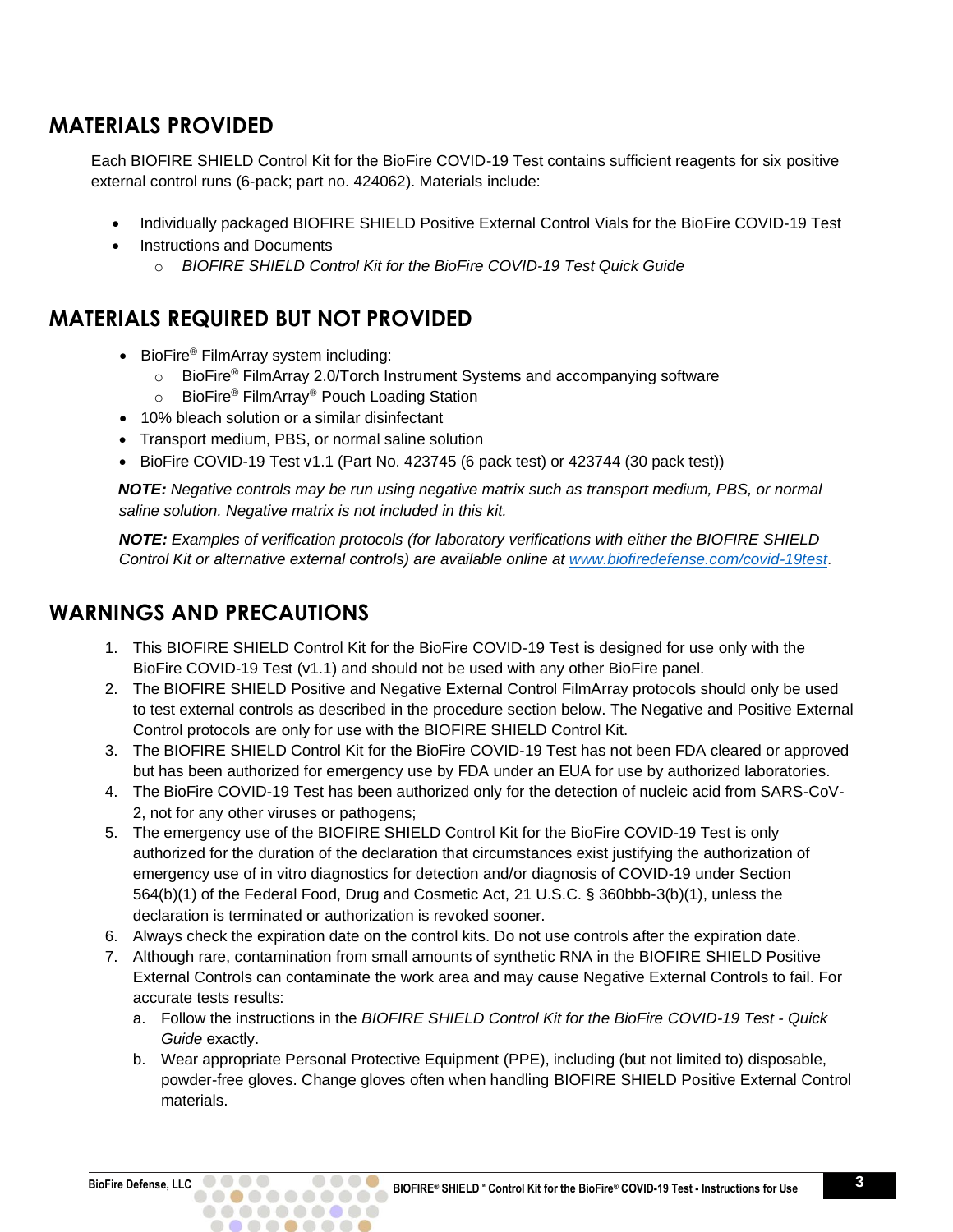- c. Decontaminate the work area after every use of an External Control.
- 8. Bleach introduced in a sample may damage nucleic acids in the sample and may result in a failed Positive External Control result.
- 9. Dispose of materials used in the assay, including reagents and used buffer vials, according the federal, state, and local regulations.

# <span id="page-4-0"></span>**BIOFIRE SHIELD CONTROL PROCEDURE**

Use clean gloves and other PPE when handling pouches and the BIOFIRE SHIELD Positive External Control. Only prepare one BioFire COVID-19 Test pouch at a time and change gloves between handling of External Controls and pouches.

# <span id="page-4-1"></span>**Steps 1 and 2: Prepare and Hydrate the Pouch**

Refer to the *BioFire COVID-19 Test v1.1 Instructions for Use*: *Step 1: Prepare Pouch* and *Step 2: Hydrate pouch*

- To prepare a Positive External Control proceed to Step 3a.
- To prepare a Negative External Control proceed to Step 3b.

# <span id="page-4-2"></span>**Step 3a: Prepare Positive External Control**

- 1. Use the Transfer Pipette to draw the Transport Medium, PBS, or Saline to the third line. Add to the Sample Injection Vial.
- 2. Remove rubber cap from Positive External Control Vial and place on a clean surface (a paper towel may be used).
- 3. Add Sample Buffer to Positive External Control Vial

Hold the Sample Buffer Tube with the tip facing up and firmly pinch at the textured plastic tab on the side of the tube until seal snaps.

*NOTE: Do not touch tube tip.*

Dispense Sample Buffer into Positive External Control Vial using a slow, forceful squeeze, followed by a second squeeze.

*NOTE: Avoid generating excessive foam.* 

- 4. Recap Positive External Control Vial and invert it **3** times to mix.
- 5. Pour mixture of Sample Buffer and Control into the Sample Injection Vial.
- 6. Dispose of Positive External Control Vial and change gloves.
- 7. Tightly close lid of Sample Injection Vial and invert it **3** times, return it to the red well of Pouch Loading Station.

**WARNING:** Sample Buffer is harmful if swallowed and can cause serious eye damage and/or skin irritation.

8. Proceed to *Step 4: Load Control Mix*.



3rd Line

3x

3x

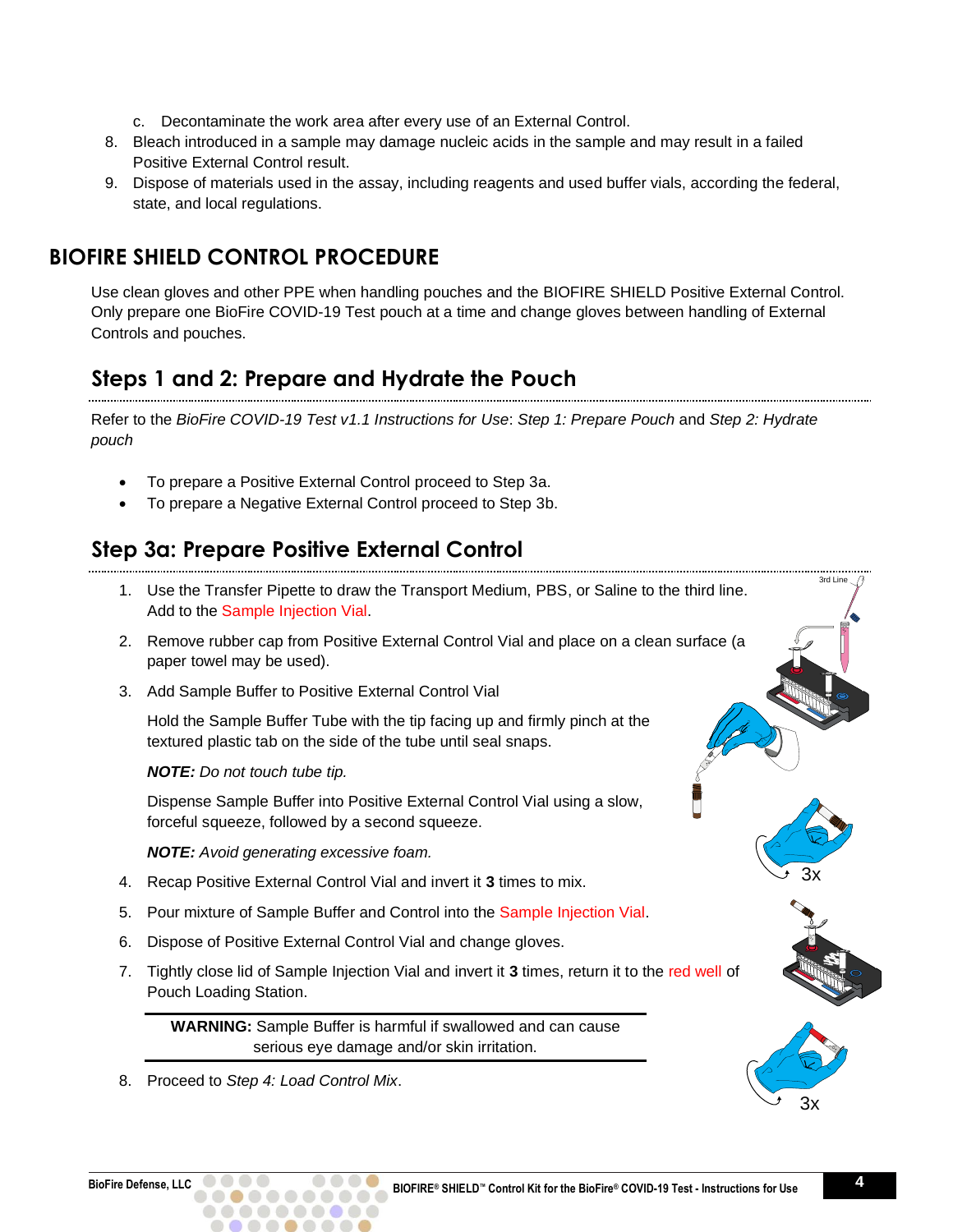# <span id="page-5-0"></span>**Step 3b: Prepare Negative External Control**

- 1. Use the Transfer Pipette to draw the Transport Medium, PBS, or Saline to the third line. Add to the Sample Injection Vial.
- 2. Add Sample Buffer to Sample Injection Vial.

Hold the Sample Buffer Tube with the tip facing up and firmly pinch at the textured plastic tab on the side of the tube until seal snaps.

*NOTE: Do not touch tube tip.*

Dispense Sample Buffer into Sample Injection Vial using a slow, forceful squeeze, followed by a second squeeze.

*NOTE: Avoid generating excessive foam.* 

3. Tightly close lid of Sample Injection Vial and invert **3** times, return it to the red well of Pouch Loading Station.

**WARNING:** Sample Buffer is harmful if swallowed and can cause serious eye damage and/or skin irritation.

4. Proceed to *Step 4: Load Control Mix.*

## <span id="page-5-1"></span>**Step 4: Load Control Mix**

Refer to the *BioFire COVID-19 Test v1.1 Instructions for Use*: *Step 4: Load Sample Mix*

# <span id="page-5-2"></span>**Step 5: Run Pouch**

Refer to the *BioFire COVID-19 Test v1.1 Instructions for Use*: *Step 5: Run Pouch*

• When prompted to select a protocol, select either the Positive External Control or Negative External Control protocol, as appropriate. Do not select the Sample protocol when running BIOFIRE SHIELD Controls.

*NOTE: The Positive External Control and Negative External Control protocols are only for use with the BIOFIRE SHIELD Control Kit and should not be used to test clinical samples or other types of controls.*

Refer to the appropriate BioFire FilmArray operator's manual for more details regarding the BioFire FilmArray System. Refer to the *BioFire COVID-19 Test v1.1 Instructions for Use* for additional information about the BioFire COVID-19 Test.

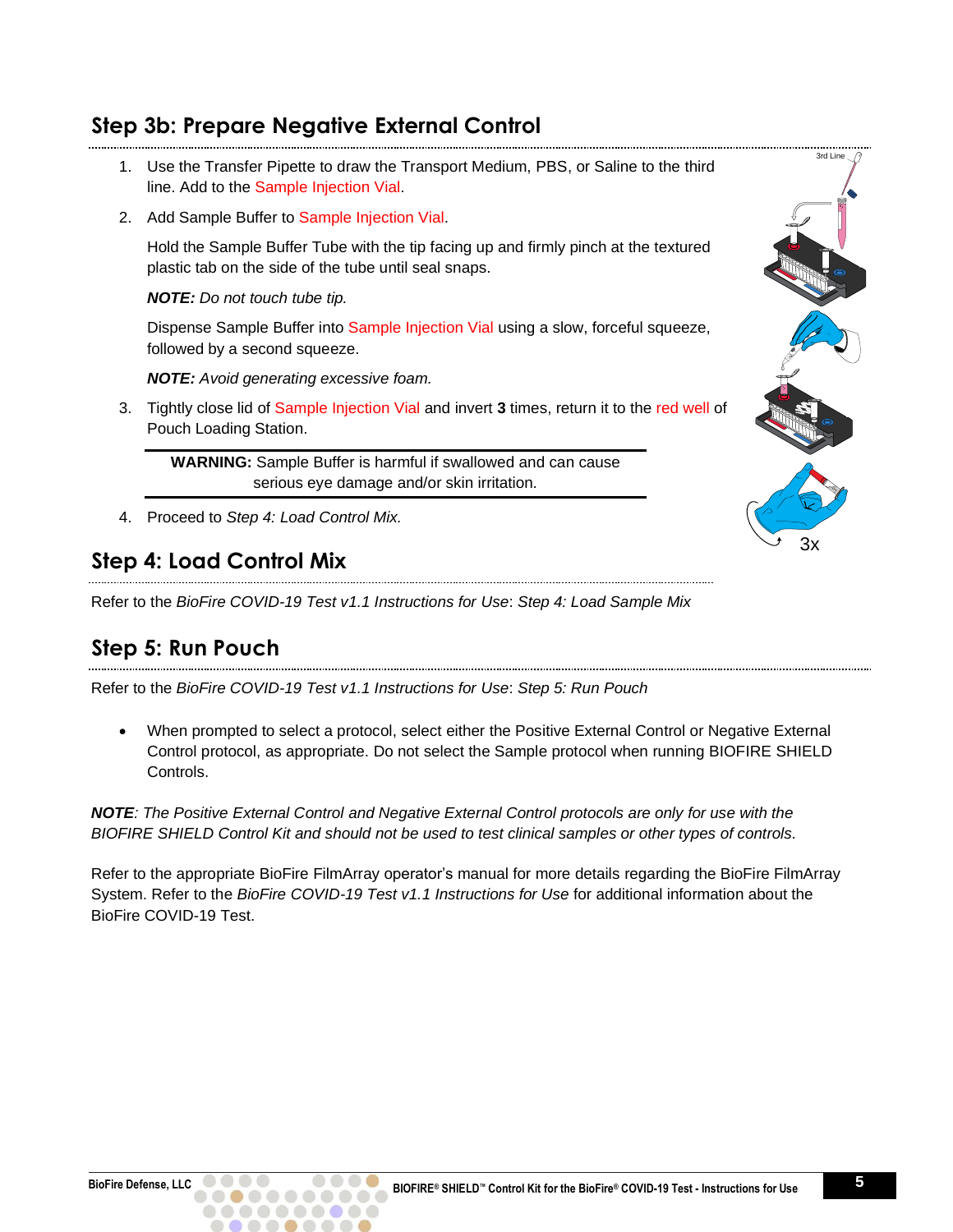# <span id="page-6-1"></span><span id="page-6-0"></span>**EXPECTED RESULTS**

## **BioFire® COVID-19 Test External Control Reports**

The BioFire COVID-19 Test External Control Report is automatically displayed upon completion of a run and can be printed or saved as a PDF file. Each report contains Run Information and results.

The **Run Information** section of the test report provides the Sample ID, time and date of the run, and the internal controls run status. Internal controls are listed as Passed, Failed, or Invalid. For more information on internal controls, reference the *BioFire COVID-19 Test v1.1 Instructions for Use*. The **Run Information** section also includes pouch information (type, lot number, and serial number), run status (Completed, Incomplete, Aborted, Instrument Error, or Software Error), the protocol that was used to perform the test, the identity of the operator that performed the test, and the instrument used to perform the test.

When performed properly, the BIOFIRE SHIELD External Controls should yield the result Passed (See **Figures 1** and **2**). If the result is Failed, the operator will be instructed to retest the External Control once, either immediately (Positive External Control) or after decontaminating the workspace (Negative External Control) - See **Figures 3** and **4**. If the result is Invalid, the operator will be instructed to retest the External Control once and to contact Technical Support if the problem persists.

For further instructions on decontaminating the workspace, refer to the appropriate BioFire FilmArray operator's manual.

| <b>BioFire®</b><br><b>BIOSFIRE</b><br><b>COVID-19 Test - Positive External Control</b><br>www.BioFireDefense.com |                                |                            |                     |  |
|------------------------------------------------------------------------------------------------------------------|--------------------------------|----------------------------|---------------------|--|
|                                                                                                                  |                                | <b>Run Information</b>     |                     |  |
| Sample ID                                                                                                        | <b>Example Report</b>          | <b>Run Date</b>            | 31 Dec 2019 8:00 AM |  |
| Protocol                                                                                                         | Positive External Control v3.2 | Serial No.                 | 01234567            |  |
| Pouch Type                                                                                                       | COVID-19 Test v1.1             | Lot No.                    | 012345              |  |
| <b>Internal Controls</b>                                                                                         | Passed                         | Operator                   | Anonymous           |  |
| <b>Run Status</b>                                                                                                | Completed                      | Instrument                 | FA0000              |  |
|                                                                                                                  |                                | Passed                     |                     |  |
|                                                                                                                  |                                | <b>Report the Results.</b> |                     |  |

**Figure 1. BioFire COVID-19 Test External Control Report for a Passed Positive External Control**

..........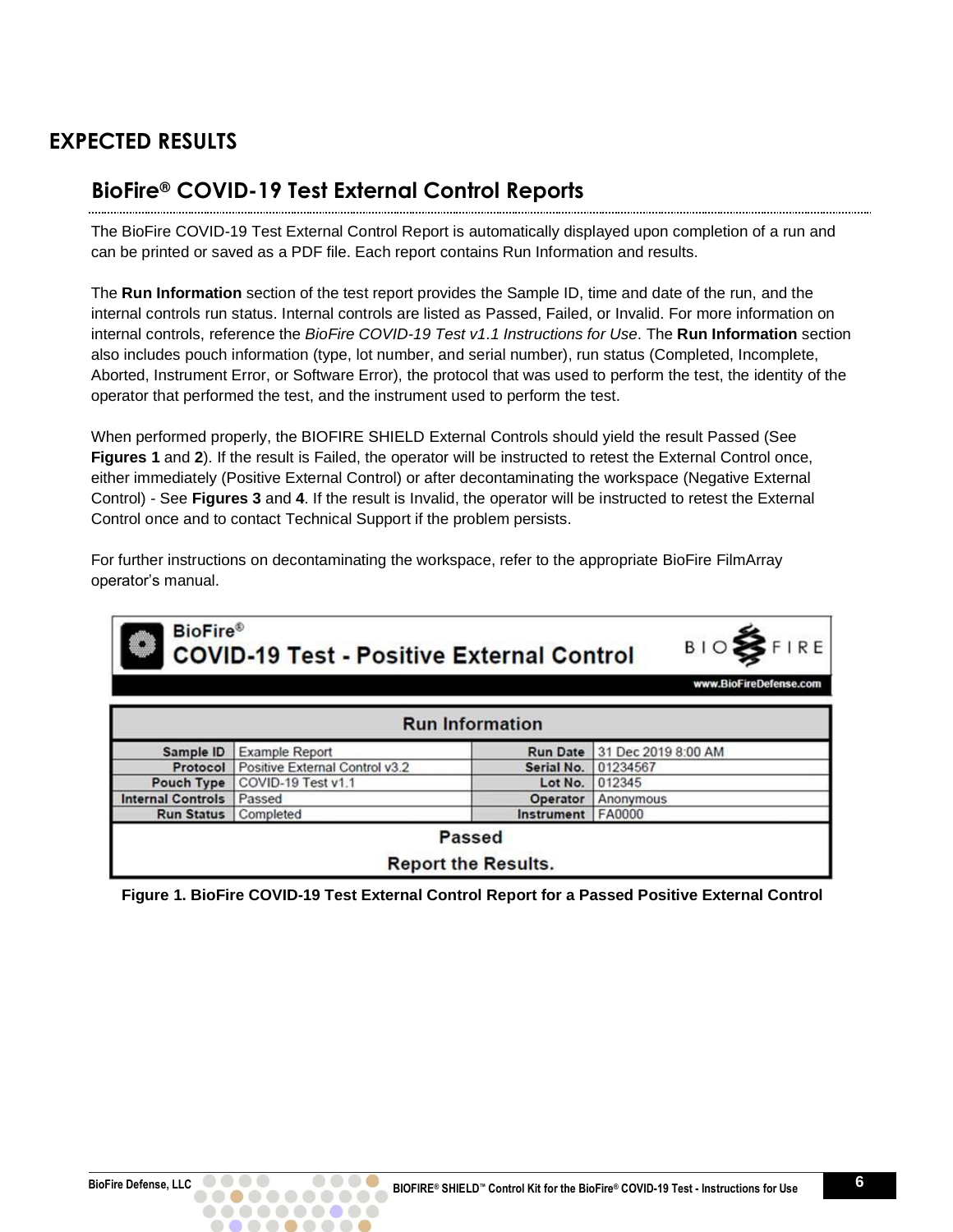

**BioFire® COVID-19 Test - Negative External Control** 



www.BioFireDefense.com

| <b>Run Information</b>                                               |                                |            |                                     |  |
|----------------------------------------------------------------------|--------------------------------|------------|-------------------------------------|--|
| Sample ID                                                            | <b>Example Report</b>          |            | <b>Run Date 31 Dec 2019 8:00 AM</b> |  |
| Protocol                                                             | Negative External Control v3.2 | Serial No. | 01234567                            |  |
| COVID-19 Test v1.1<br>012345<br>Lot No.<br><b>Pouch Type</b>         |                                |            |                                     |  |
| <b>Internal Controls</b><br>Passed<br>Operator<br>Anonymous          |                                |            |                                     |  |
| Completed<br><b>FA0000</b><br><b>Run Status</b><br><b>Instrument</b> |                                |            |                                     |  |
| <b>Passed</b>                                                        |                                |            |                                     |  |
| <b>Report the Results.</b>                                           |                                |            |                                     |  |

**Figure 2. BioFire COVID-19 Test External Control Report for a Passed Negative External Control**



**BioFire® COVID-19 Test - Positive External Control** 



www.BioFireDefense.com

| <b>Run Information</b>                                                       |                                |            |                              |  |
|------------------------------------------------------------------------------|--------------------------------|------------|------------------------------|--|
| Sample ID                                                                    | <b>Example Report</b>          |            | Run Date 31 Dec 2019 8:00 AM |  |
| Protocol                                                                     | Positive External Control v3.2 | Serial No. | 01234567                     |  |
| <b>Pouch Type</b>                                                            | COVID-19 Test v1.1             | Lot No.    | 012345                       |  |
| <b>Internal Controls   Passed</b><br><b>Operator</b><br>Anonymous            |                                |            |                              |  |
| <b>Run Status</b> Completed<br>Instrument   FA0000                           |                                |            |                              |  |
| <b>Failed</b>                                                                |                                |            |                              |  |
| Retest a new Positive External Control once (refer to Instructions For Use). |                                |            |                              |  |

**Figure 3. BioFire COVID-19 Test External Control Report for a Failed Positive External Control**



**COVID-19 Test - Negative External Control** 



www.BioFireDefense.com

| <b>Run Information</b>                                             |                                         |                   |                                     |  |
|--------------------------------------------------------------------|-----------------------------------------|-------------------|-------------------------------------|--|
| Sample ID                                                          | <b>Example Report</b>                   |                   | <b>Run Date 31 Dec 2019 8:00 AM</b> |  |
|                                                                    | Protocol Negative External Control v3.2 | Serial No.        | 01234567                            |  |
| <b>Pouch Type</b>                                                  | COVID-19 Test v1.1                      | Lot No.           | 012345                              |  |
| <b>Internal Controls   Passed</b>                                  |                                         | Operator          | Anonymous                           |  |
| <b>Run Status</b>   Completed                                      |                                         | <b>Instrument</b> | <b>FA0000</b>                       |  |
| <b>Failed</b>                                                      |                                         |                   |                                     |  |
| Decontaminate the area and retest (refer to Instructions For Use). |                                         |                   |                                     |  |

**Figure 4. BioFire COVID-19 Test External Control Report for a Failed Negative External Control**

. . . . . . . . . .  $\bullet\bullet\bullet\bullet$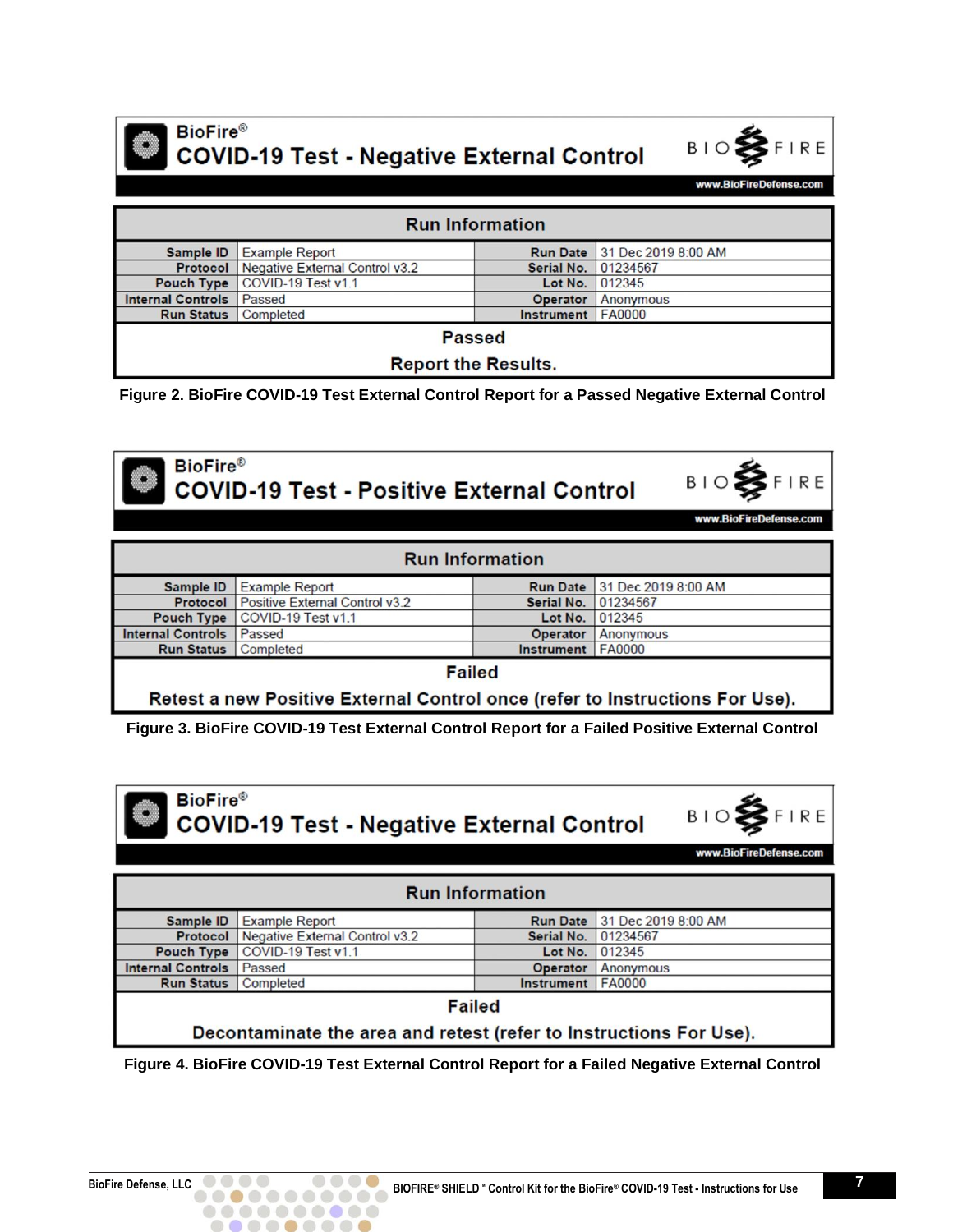# <span id="page-8-0"></span>**Analysis of BIOFIRE SHIELD Positive and Negative External Control Assays**

The BIOFIRE SHIELD Positive External Control passes when the software detects amplification within the specified melting temperature window for all SARS-CoV-2 assays.

If amplification for one or more of the SARS-CoV-2 assays is not detected, the Positive External Control fails and should be repeated. If the failure persists, contact BioFire Defense Technical Support for further instruction.

Laboratories may decide to perform negative control testing on the system. Negative control testing may be performed using transport medium, PBS, or saline in place of a patient sample. If amplification of Positive External Control material and/or SARS-CoV-2 RNA is detected, the Negative External Control fails and should be repeated after a thorough cleaning of the area. If the error persists, contact BioFire Defense Technical Support for further instruction.

#### <span id="page-8-1"></span>**LIMITATIONS**

- 1. For in vitro diagnostic use under Emergency Use Authorization (EUA) only.
- 2. This product is only for use with the BioFire COVID-19 Test v1.1. It does not contain the entire genome of SARS-CoV-2. This product is not intended to replace the internal controls contained in the BioFire COVID-19 Test.
- 3. Transport medium, PBS, or saline may be used as a Negative External Control. Negative External Controls are not provided.
- 4. Quality control materials should be used in accordance with local, state, federal regulations and accreditation requirements.

. . . . . . . . . .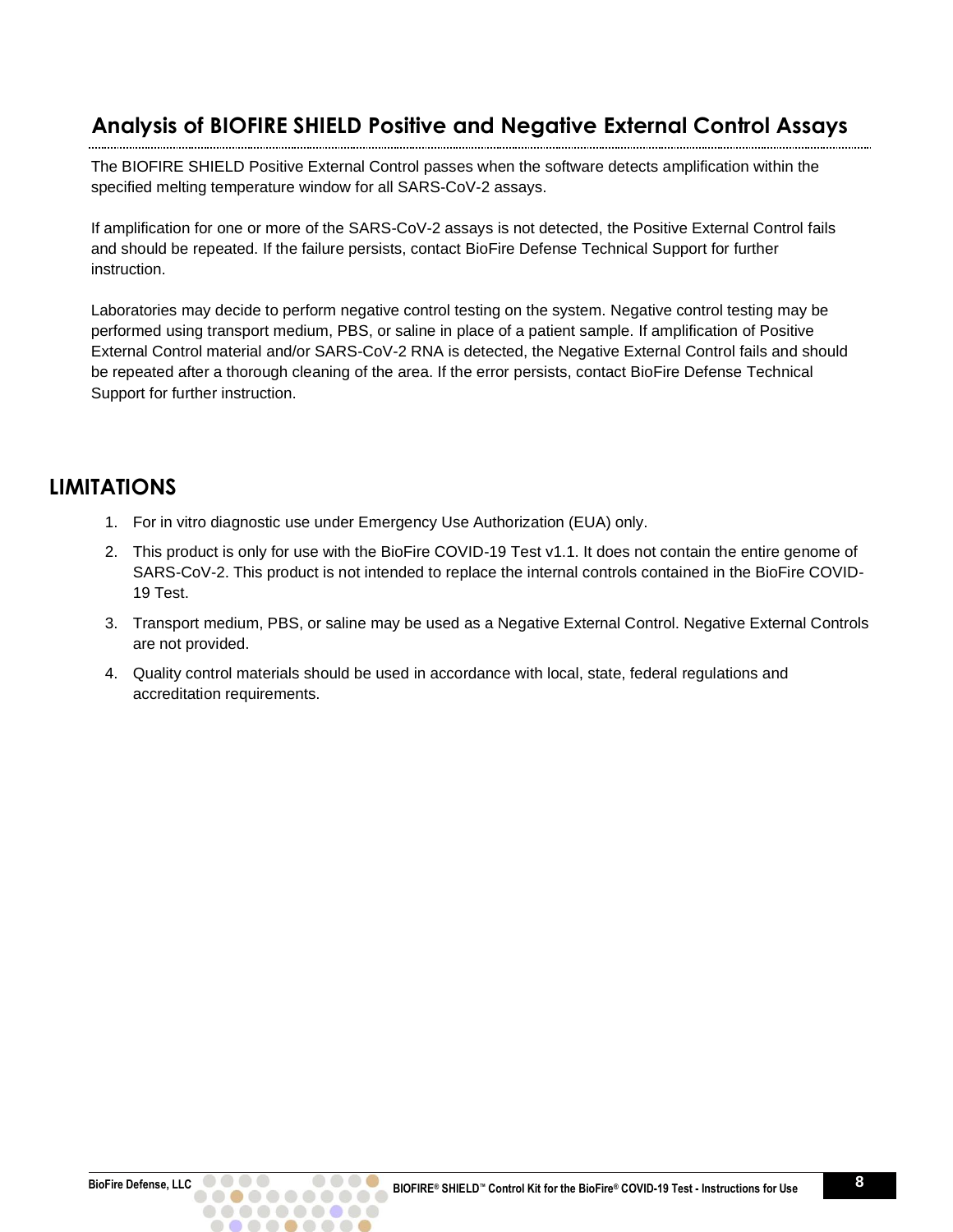# <span id="page-9-0"></span>**PERFORMANCE EVALUATION**

Three different lots of the BIOFIRE SHIELD Control Kit for the BioFire COVID-19 Test were evaluated on both BioFire FilmArray 2.0 and BioFire FilmArray Torch Systems. Two operators used three BioFire FilmArray 2.0 instruments and three BioFire FilmArray Torch modules over five days to perform a total of 30 positive and 30 negative BIOFIRE SHIELD External Control tests split evenly between the BioFire FilmArray platforms. Results are shown below in [Table](#page-9-1)  *[1](#page-9-1)*.

<span id="page-9-1"></span>

| <b>BioFire COVID-19</b><br><b>External Control</b> | <b>Expected Result</b> | <b>Observed/Expected</b><br>(Percent Agreement)<br>[95% Confidence Interval] |
|----------------------------------------------------|------------------------|------------------------------------------------------------------------------|
| <b>Positive</b>                                    | Passed                 | 30/30<br>$(100\%)$<br>$[88.6 - 100\%]$                                       |
| <b>Negative</b>                                    | Passed                 | 30/30<br>$(100\%)$<br>$[88.6 - 100\%]$                                       |

#### **Table 1. Summary of BioFire COVID-19 Test External Control Reproducibility Results**

..........  $\begin{array}{ccccccccccccccccc} \bullet & \bullet & \bullet & \bullet & \bullet & \bullet & \bullet & \bullet \end{array}$ 

 $\bullet$ 

 $\bigcirc$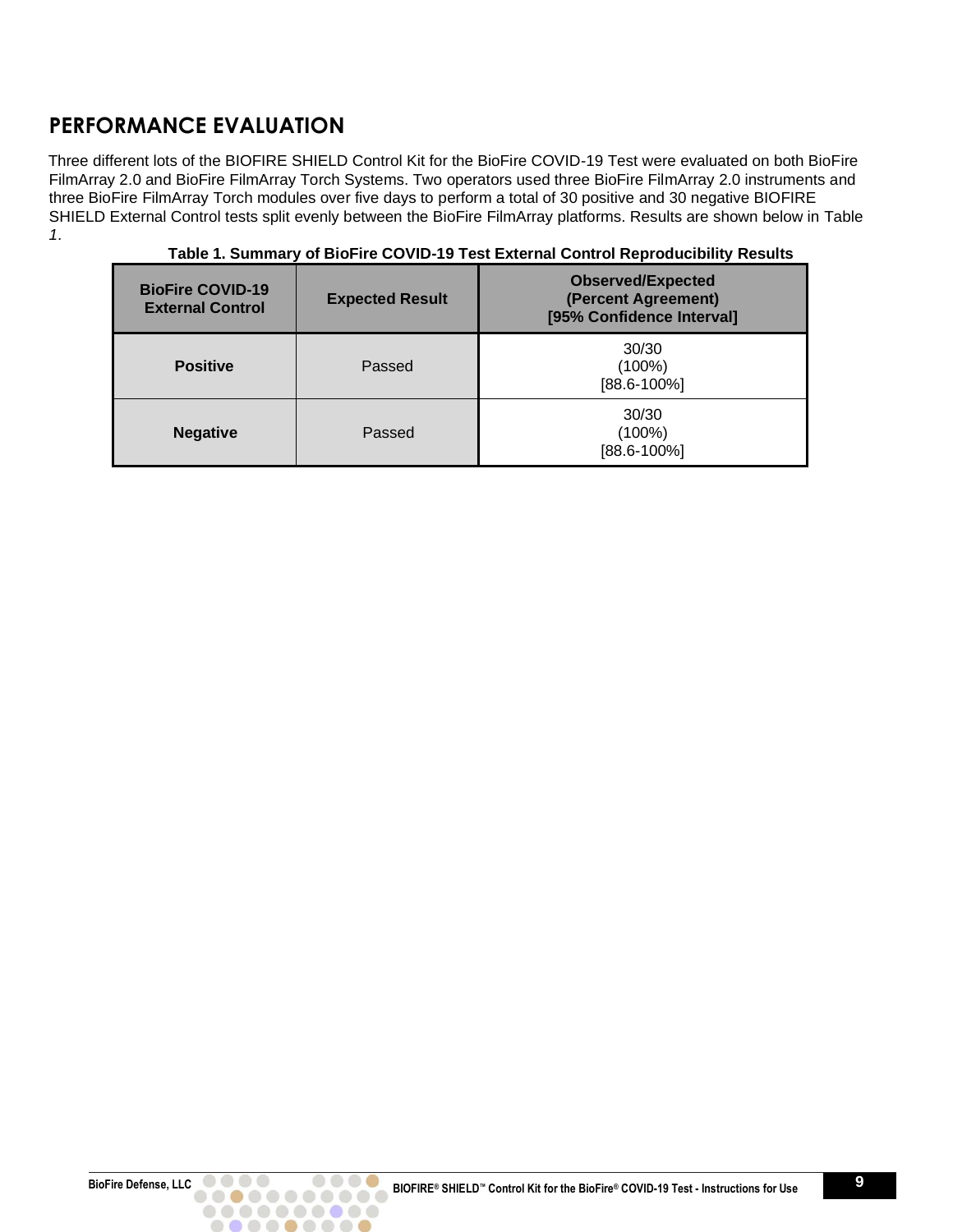# <span id="page-10-1"></span><span id="page-10-0"></span>**APPENDIX A**

#### **Symbols Glossary** . . . . . . . .

The following symbols can be found on labeling for the BIOFIRE SHIELD Control Kit, and throughout accompanying packaging.

|       | ISO 15223-1<br>Medical devices - Symbols to be used with medical device labels, labelling and information to be supplied                      |                                                                            |                     |                                                                                                              |                     |                                                              |
|-------|-----------------------------------------------------------------------------------------------------------------------------------------------|----------------------------------------------------------------------------|---------------------|--------------------------------------------------------------------------------------------------------------|---------------------|--------------------------------------------------------------|
| 5.1.1 |                                                                                                                                               | Manufacturer                                                               | 5.1.4               | Use-By date<br>(YYYY-MM-DD)                                                                                  | 5.1.5<br><b>LOT</b> | <b>Batch Code</b><br>(Lot Number)                            |
| 5.1.6 | <b>REF</b>                                                                                                                                    | <b>Catalog Number</b>                                                      | 5.1.7<br><b>SN</b>  | Serial Number                                                                                                | 5.2.8               | Do Not Use if<br>Package Is<br>Damaged                       |
| 5.3.2 |                                                                                                                                               | Keep Away from<br>Sunlight                                                 | 5.3.7               | Temperature Limit                                                                                            | 5.4.2               | Do not re-use                                                |
| 5.4.3 | $\mathbf{i}$                                                                                                                                  | Consult Instructions for<br>Use                                            | 5.5.1<br><b>IVD</b> | In vitro Diagnostic<br><b>Medical Device</b>                                                                 | 5.5.5<br>n          | Contains sufficient for<br>$n$ tests                         |
|       | United Nations Globally Harmonized System of Classification and Labeling of chemicals (GHS) (ST/SG/AC.10/30)                                  |                                                                            |                     |                                                                                                              |                     |                                                              |
|       |                                                                                                                                               | Corrosive (Skin<br>Corrosion/Burns, Eye<br>Damage, Corrosive to<br>Metals) |                     | <b>Exclamation Mark</b><br>(Irritant, Acute Toxicity,<br>Narcotic Effects,<br>Respiratory Tract<br>Irritant) |                     | Hazardous to the<br>aquatic environment,<br>long-term hazard |
|       | Use of Symbols in Labeling - 81 FR 38911, Docket No. (FDA-2013-N-0125)                                                                        |                                                                            |                     |                                                                                                              |                     |                                                              |
|       | Caution: Federal law restricts this device to sale by or on the order of a licensed healthcare<br><b>R</b> <sub>c</sub> Only<br>practitioner. |                                                                            |                     |                                                                                                              |                     |                                                              |
|       | Manufacturer Symbols (BioFire Defense, LLC)                                                                                                   |                                                                            |                     |                                                                                                              |                     |                                                              |
|       |                                                                                                                                               | <b>BioFire Defense</b><br>Logo                                             |                     | <b>Positive External</b><br>Control                                                                          |                     | COVID-19 symbol                                              |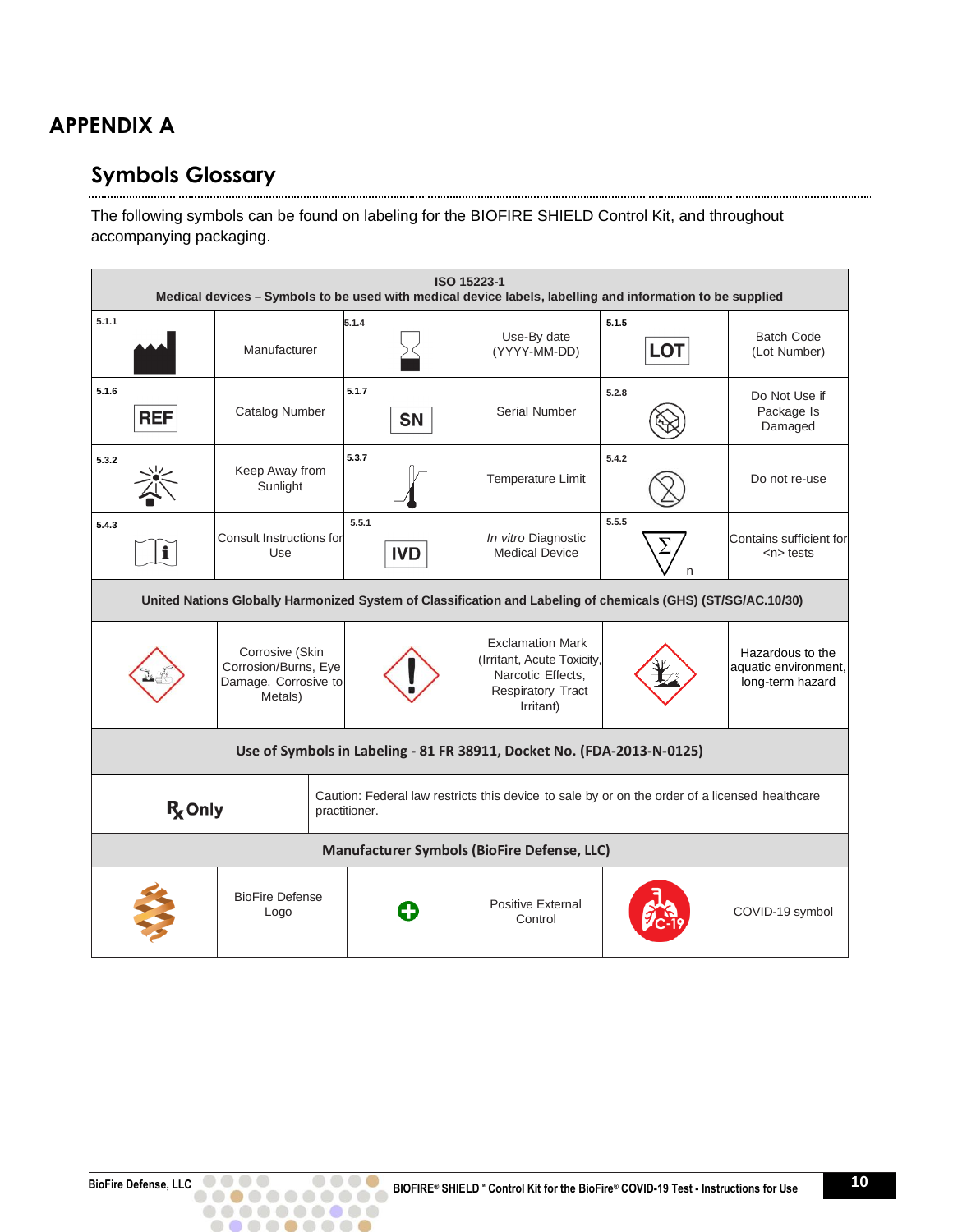### <span id="page-11-1"></span><span id="page-11-0"></span>**APPENDIX B**

#### **Contact and Legal Information**

#### <span id="page-11-2"></span>**Customer and Technical Support**

**Contact Us on the Web**  [http://www.BioFireDefense.com](http://www.biofiredefense.com/)

**Contact Us by Mail** 79 West 4500 South, Suite 14 Salt Lake City, Utah USA 84107

**Contact Us by E-mail** [support@BioFireDefense.com](mailto:support@BioFireDefense.com)

**Contact Us by Phone**  1-801-262-3592 – US and Canada 1-801-262-3592 – International

**Contact Us by Fax**  1-801-447-6907

### <span id="page-11-3"></span>**Ordering Information**

| <b>BIOFIRE SHIELD Control Kit for use with the BioFire COVID-19 Test</b> |                                                      |  |
|--------------------------------------------------------------------------|------------------------------------------------------|--|
| <b>Kit Part No: 424062</b>                                               |                                                      |  |
|                                                                          | <b>Contents:</b>   6 Positive External Control Vials |  |

#### <span id="page-11-4"></span>**Revision History**

| Version | <b>Revision Date</b> | <b>Description of Revision(s)</b>                                                                      |
|---------|----------------------|--------------------------------------------------------------------------------------------------------|
| 01      | February 2021        | <b>Initial Release</b>                                                                                 |
| 02      | May 2022             | Addition of performance data. Clarification of run procedure and removed reference to<br>three assays. |



**BioFire Defense, LLC**  79 West 4500 South, Suite 14 Salt Lake City, UT 84107 USA

© Copyright 2022, BioFire Defense, LLC All rights reserved. DFA2-PRT-0118-02, May 2022

..........  $\bullet$   $\bullet$ 

The information contained in this document is subject to change without notice. No part of this document may be reproduced or transmitted in any form or by any means, electronic or mechanical, for any purpose, without the express written permission of BioFire Defense, LLC.

BioFire FilmArray Software, Detector, and Metacall software modules © 2002–2022 BioFire Diagnostics, LLC and/or BioFire Defense, LLC.

BioFire®, the BioFire logo, FilmArray® and LCGreen® are trademarks of BioFire Diagnostics, LLC and/or BioFire Defense, LLC and are registered trademarks in the United States. All other names of products and brands appearing in this manual are trademarks or registered trademarks of their respective owners.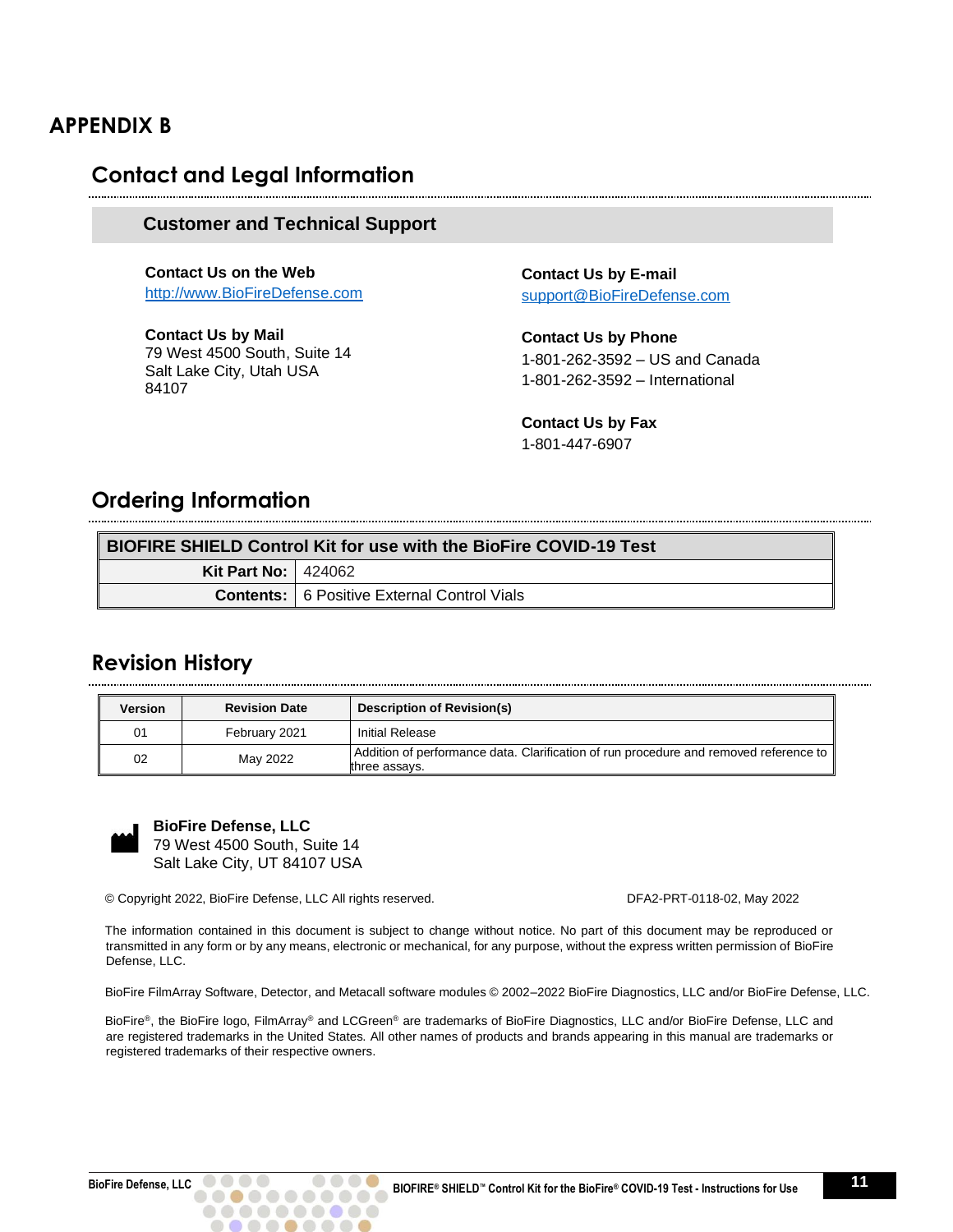The purchase of this product includes a limited, non-transferable license under specific claims of one or more U.S. patents as listed on BioFire Defense's website [\(http://www.biofiredefense.com/LegalNotices/](http://www.biofiredefense.com/LegalNotices/)[\)](http://www.biofiredx.com/LegalNotices/) and owned by the University of Utah Research Foundation and/or BioFire.